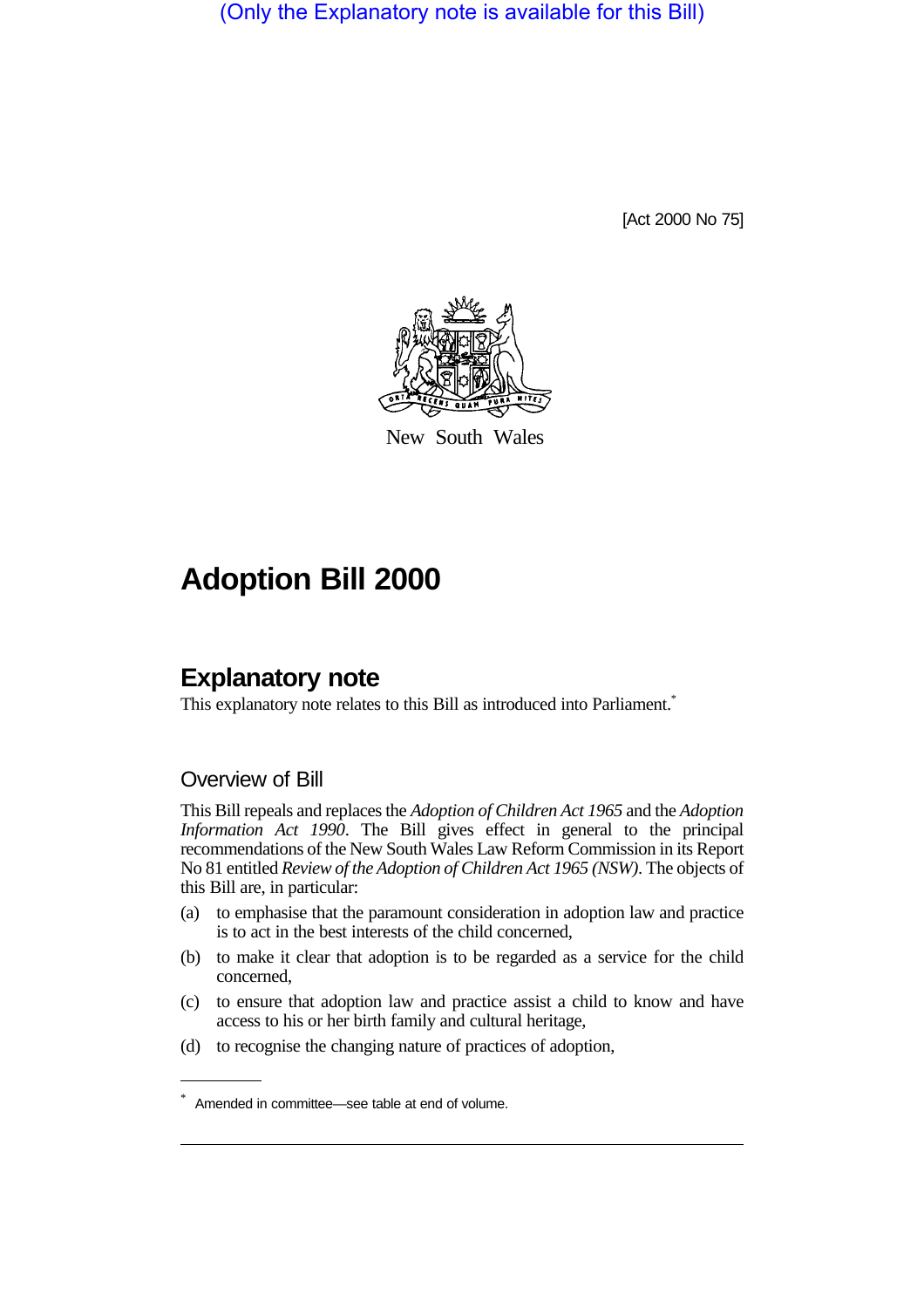Explanatory note

- (e) to ensure that equivalent safeguards and standards apply to children adopted from overseas to those that apply to children from New South Wales,
- (f) to ensure that adoption law and practice complies with Australia's obligations under treaties and other international agreements,
- (g) to encourage openness in adoption,
- (h) to allow access to certain information relating to adoptions,
- (i) to provide for the giving in certain circumstances of post-adoption financial and other assistance to adopted children and their birth and adoptive parents.

For the purposes of comparison, a number of clauses contain bracketed notes in headings, drawing attention ("cf") to equivalent or comparable (though not necessarily identical) provisions of Acts and other laws. Abbreviations in the notes include:

AC Act: *Adoption of Children Act 1965* AC Reg: *Adoption of Children Regulation 1995* AI Act: *Adoption Information Act 1990* AI Reg: *Adoption Information Regulation 1996*.

#### Outline of provisions

# **Chapter 1 Preliminary**

Chapter 1 contains clauses 1–5. It sets out the name of the proposed Act, provides for its commencement on a day or days to be appointed by proclamation, provides for the definition of certain words and expressions used in the proposed Act to have the meanings given in the Dictionary at the end of the proposed Act, defines "Aboriginal" and "Torres Strait Islander" for the purposes of the proposed Act and provides that explanatory notes in the proposed Act do not form part of the Act.

# **Chapter 2 Objects and adoption principles**

Chapter 2 contains clauses 6–9. It sets out the key objects of the proposed Act and the adoption principles that should guide the Supreme Court, the Director-General of the Department of Community Services and other persons and bodies in making decisions about the adoption of a child and administering the proposed Act. The principles stated recognise the importance of having regard to needs of the child, including taking into account the ascertainable wishes of the child and the child's cultural heritage or aboriginality. It also establishes the principle that a child should be able to participate in decisions made under the proposed Act that will have a significant impact on the child's life.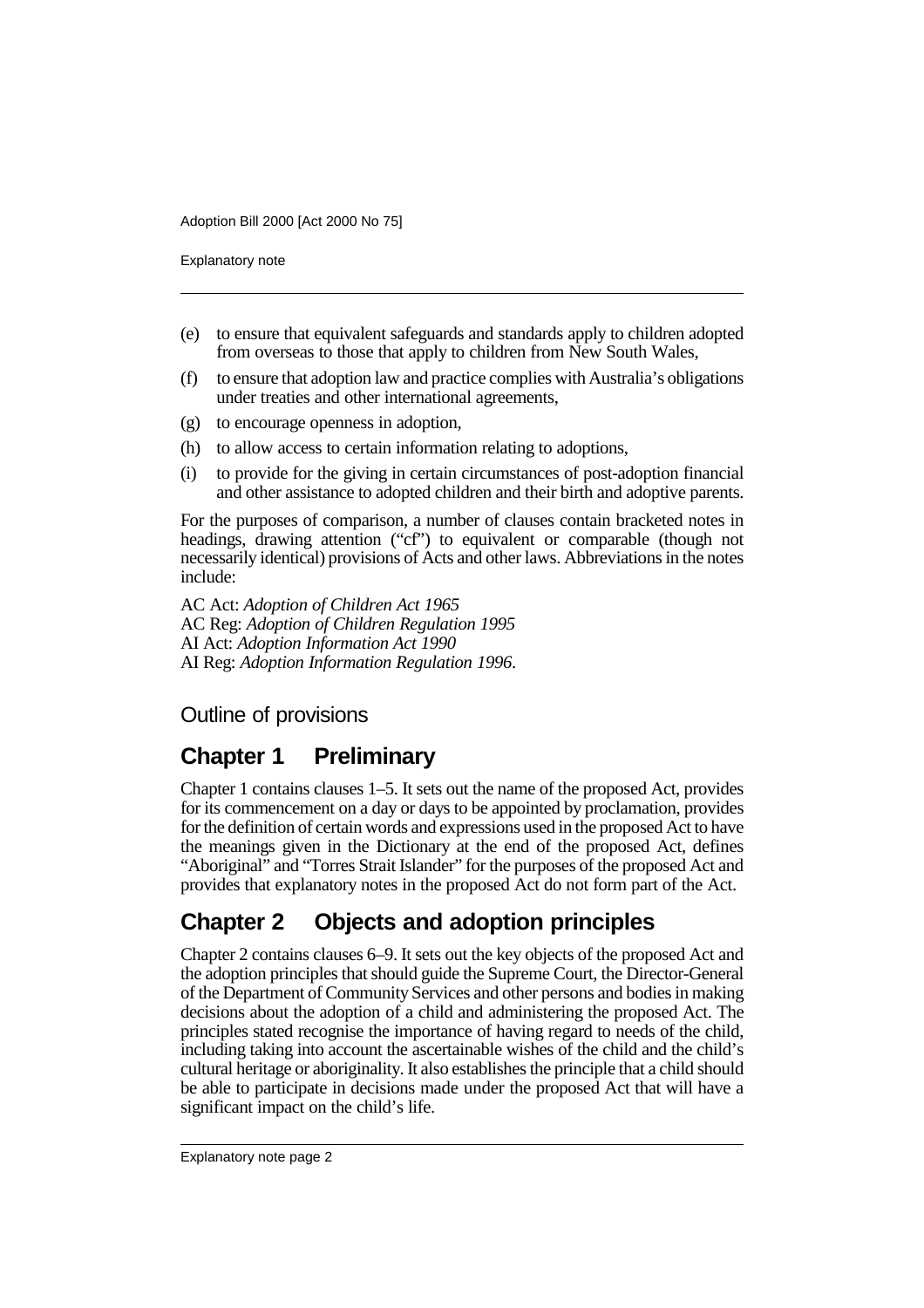Explanatory note

## **Chapter 3 Adoption service providers**

Chapter 3 contains clauses 10–21. It makes the Director-General of the Department of Community Services responsible for the provision of adoption services (as defined in the Dictionary) and for the accreditation of organisations as adoption agencies that may provide adoption services. The adoption services concerned include services relating to the intercountry adoption of children. The Chapter makes it an offence for a person other than the Director-General or an accredited adoption agency to provide such services. It also makes provision for the procedures for accrediting, and requirements for accreditation of, adoption agencies, including provision for the imposition of conditions on the accreditation, notice requirements and the appointment of principal officers to act on behalf of the agencies. It specifically imposes a condition on the accreditation of agencies in relation to the intercountry adoption of children to prevent them from being involved in fund raising, sponsorship or the sending of aid to countries with which they have intercountry adoption programs.

Charitable organisations that are private adoption agencies under the *Adoption of Children Act 1965* on the commencement of the proposed Act will automatically be accredited for 12 months for the purposes of the proposed Act (see clause 3 of Schedule 3 to the Bill). The organisations that are currently private adoption agencies include Centrecare Catholic Community Services, Anglican Adoption Agency and Barnados Australia.

# **Chapter 4 The adoption process**

Chapter 4 contains clauses 22–101. It covers each aspect of the process by which a child is adopted.

#### **Part 1 General**

Part 1 contains clauses 22–31. It confers jurisdiction on the Supreme Court (*the Court*) to hear and determine proceedings for the making of adoption orders and to make other orders under the proposed Act. The Part describes the children who may be adopted and the persons who may adopt them and sets out the consent and other requirements that must be satisfied before the Court can make an adoption order in favour of one person, a couple, a relative or a step parent, or for the adoption of a non-citizen child.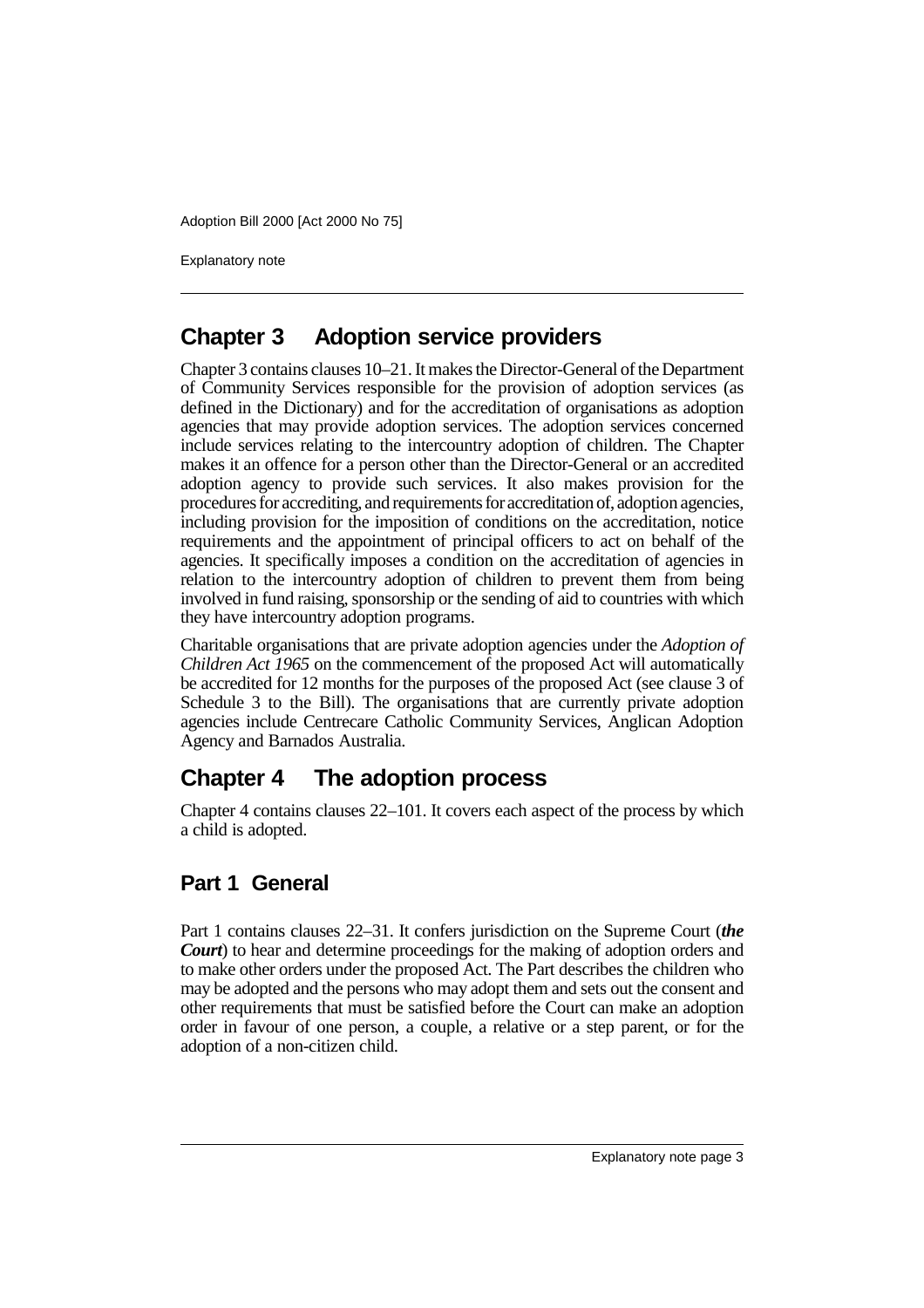Explanatory note

It confers power on the Court to make an order for the adoption of a child who is present in New South Wales in favour of one person, or a couple, who are resident or domiciled in the State (clause 23). For the purposes of the proposed Act, a couple includes a man and woman who are married or who have a de facto relationship and Aboriginal and Torres Strait Islanders who are living in relationships recognised as marriages by their respective communities.

An adoption order can be made in relation to a child who is less than 18 years of age, or a child who is 18 or more years of age, when the application for the adoption order is made. A child who is 18 or more years of age may be adopted only if the child has been cared for by the applicant or applicants for the adoption order for a period of 5 years in total before the application is made or has been in the care or custody of the applicants as a ward.

#### **Part 2 Placement of children for adoption**

Part 2 contains of clauses 32–40. It sets out principles that are to be applied in placing children for adoption. It ensures that in placing a child other than an Aboriginal or Torres Strait Islander child the culture, disability, language, religion and sexuality of the child will be taken into account and provides that the child's given name, identity, language, cultural and religious ties should, as far as possible, be preserved (clause 32). Provision is made to ensure that Aboriginal and Torres Strait Islanders are able to participate in decisions about the placement for adoption of Aboriginal and Torres Strait Islander children (clauses 33 and 37, respectively). The Part also establishes principles to be followed in placing such children (clauses 35 and 39). The Aboriginal child placement principles provide that an Aboriginal child should if possible be placed with a prospective adoptive parent or parents from the same Aboriginal community as the child's birth parents or another Aboriginal community. An Aboriginal child is to be placed with a non-Aboriginal only if the person has the capacity, and is able and willing to maintain, the child's heritage. An Aboriginal child is not to be placed unless the principle is properly applied and the applicant has the capacity, and is able to maintain, the child's cultural identity and heritage. The Torres Strait Islander child placement principles (clause 39) make similar provision in relation to Torres Strait Islander children. It also provides for the Director–General to make certain reports before a child from New South Wales is placed for adoption in another country (clause 40).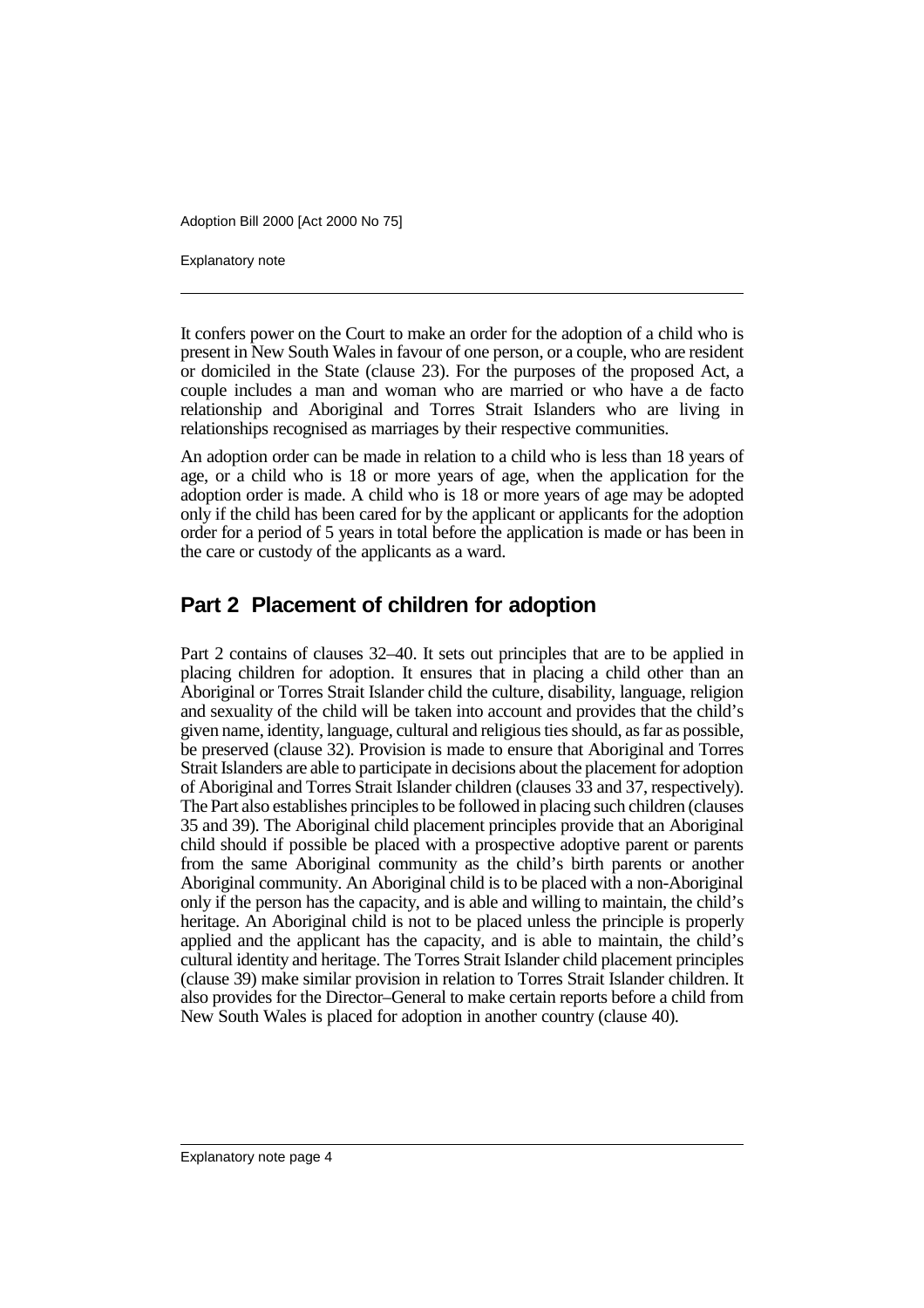Explanatory note

#### **Part 3 Selection of prospective adoptive parents**

Part 3 contains clauses 41–45. It provides for the Director-General and principal officers of accredited adoption agencies to assess the suitability of, and select, prospective adoptive parents of a child, other than step parents or relatives, who have expressed an interest in adopting a child.

#### **Part 4 Adoption plans**

Part 4 contains clauses 46–51. It provides for two or more parties to the adoption of a child to agree to an adoption plan before an order is made for the adoption of the child. An adoption plan can contain provision for such matters as exchange of information between the parties about a child's development and important events in the child's life, the means and nature of continuing contact between the parties and ways to foster the child's cultural identity. The Court is required to take any adoption plan into account in making an adoption order (clause 90). The parties may register an adoption plan (clause 50). If they do so it has effect as if it were part of the adoption order.

#### **Part 5 Consents to adoptions**

Part 5 contains clauses 52–74. It sets out the consents that are required before an order can be made for the adoption of a child. The consent of the parents or guardians of a child who is less than 18 years of age and of the child must (except in specified circumstances) be obtained before the making of an adoption order (clauses 52, 54, 55 and 56).

The Part describes the ways consent can be given, when it can be given, the form it is to take, the need for it to be appropriately witnessed and the requirements that must be met for it to be effective (clauses 53 and 57–65). Provision is made to require a person to be given mandatory written information, and to be counselled, before giving consent (clauses 59 and 63). It includes certain additional requirements for consent to the adoption of Aboriginal and Torres Strait Islander children is to be effective.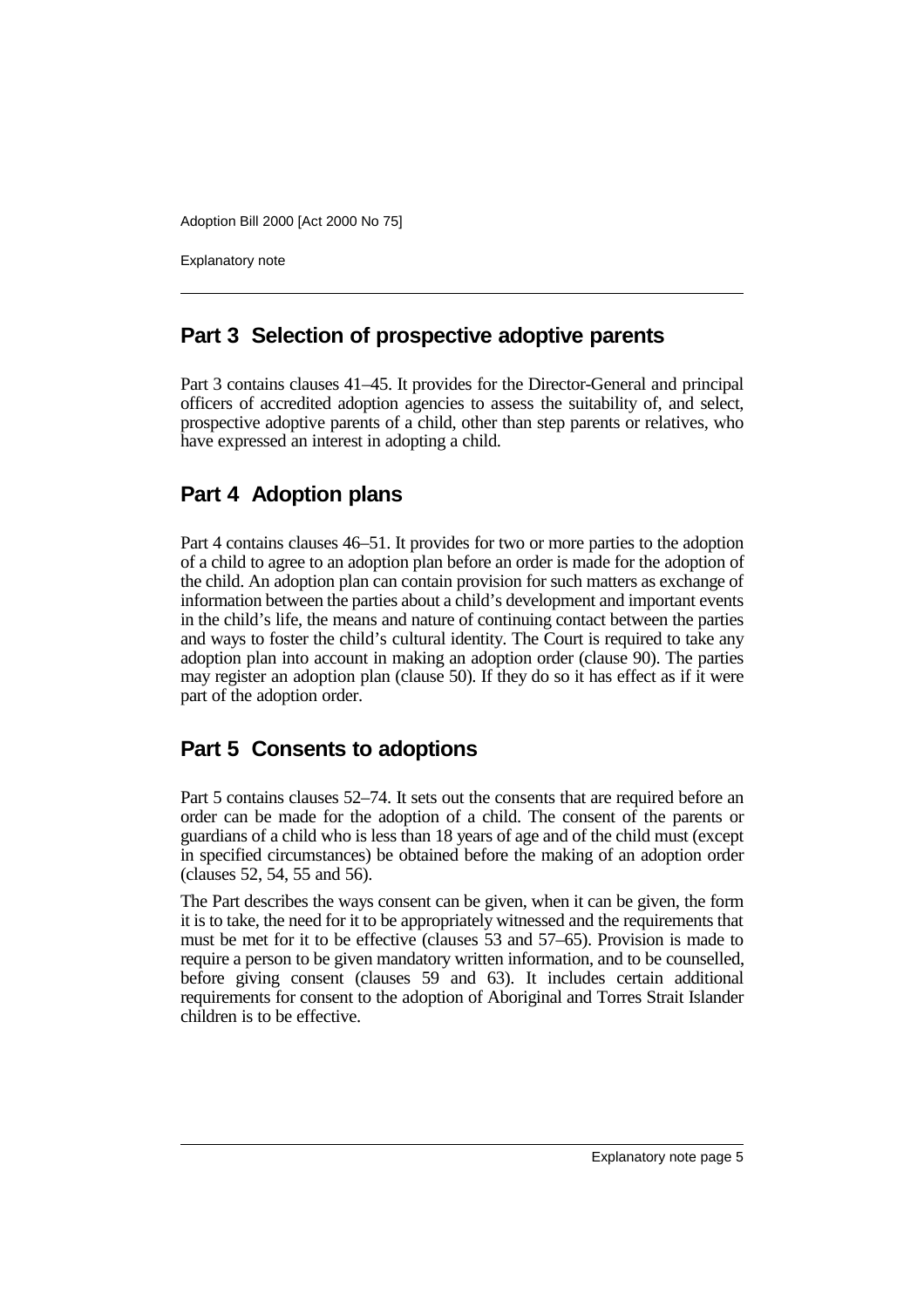Explanatory note

The Part enables the Court to by order (a *consent dispense order*) dispense with the requirement for the consent of a person other than the child or of the child in specified circumstances (clauses 67 and 69, respectively). Provision is made for the giving of notice of consent dispense orders and for their revocation.

The Part also provides for the revocation of consents (clauses 73 and 74).

## **Part 6 Guardianship of children awaiting adoption**

Part 6 contains clauses 75-–79. It provides for the Director-General to be the guardian of citizen children in the period between the giving of consent to adoption (or the dispensing of consent) and the making of the adoption order or taking of certain other action in relation to the child (clause 75) and for the Director-General to be the guardian of non-citizen children who are awaiting adoption in certain circumstances (clause 77). It enables the Director-General to renounce guardianship in certain circumstances if the child leaves New South Wales (clause 76). The Director-General is required to report to the Court if the Director- General remains guardian of the child for a year or more (clause 78). The Director-General's guardianship ceases on the making of an adoption order or happening of certain other events (for example, revocation of consent to the adoption or the placing of the child in the care of another person) (clause 79).

## **Part 7 Preliminary hearings**

Part 7 contains clauses 80–83. It enables a preliminary hearing to be held with respect to certain matters that are prescribed by the regulations before a full hearing for an order for adoption or before an Aboriginal or Torres Strait Islander child is placed for adoption.

#### **Part 8 Interim orders**

Part 8 contains clauses 84–86. It enables the Court to postpone the determination of an application for an adoption order and to make interim orders concerning the care of the child concerned. The duration of interim orders is limited to a period in total of 2 years. The Part also provides for the discharge of interim orders.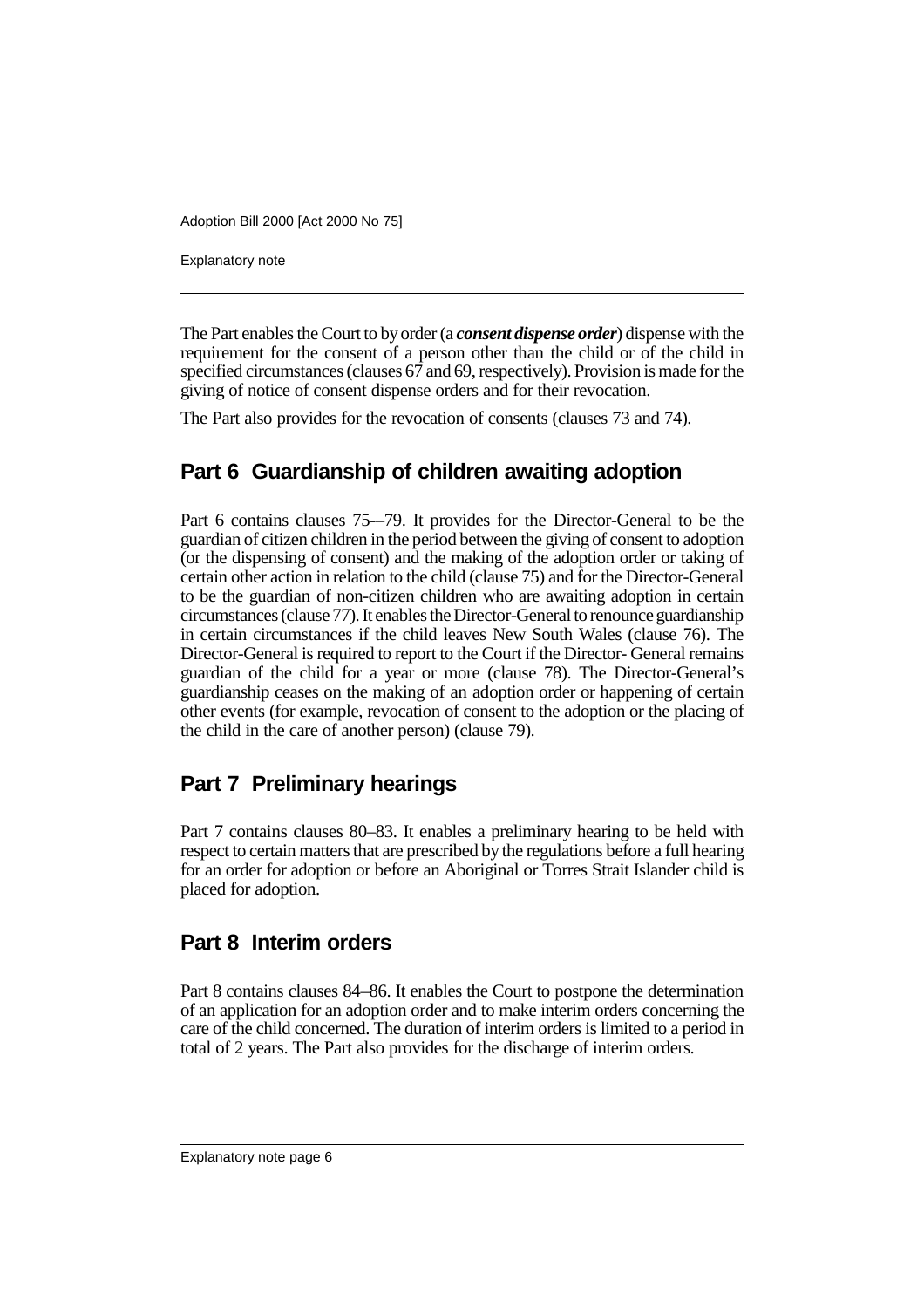Explanatory note

## **Part 9 Adoption orders**

Part 9 contains clauses 87–91. It sets out the prerequisites to the making of an adoption order by the Court. An order cannot be made unless the application for it was made with the consent of the Director-General, on behalf of the applicant or applicants by the Director-General or a principal officer of an accredited adoption agency, by a step parent or relative of the child or by a child who is more than 18 years of age, and notice was given of its making. Before making the order, the Court is required to be satisfied as to specified matters, including that the best interests of the child will be promoted and that the wishes and feelings of the child have so far as possible been considered. The Part also requires the making of certain reports to the Court before an adoption order in relation to a child who is less than 18 years of age may be made.

#### **Part 10 Procedures after application dealt with**

Part 10 contains clauses 92–94. It enables the Court to make orders for the care of a child when it refuses an application for an adoption order and for the discharge of adoption orders.

## **Part 11 Effect of adoption orders**

Part 11 contains clauses 95–101. It describes the general effect of the making of an adoption order and the legal status of the adopted child and parents (clause 95). It also describes its effect on the existing guardianship and any previous adoption of the child concerned, property rights and dispositions of property and on the relationship of the adopted child to other children of the adoptive parent or parents (clauses 96–99). It describes the liability of trustees and personal representatives in relation to adopted persons (clause 100).

The Part also provides for the Court to specify the names by which a child is to be known after the making of an adoption order when making the order. The Court is required to take into account the wishes of the child in this respect. The Court is not to approve a change in a given name of a child who is more than one year old or a non-citizen child except in specified circumstances (clause 101).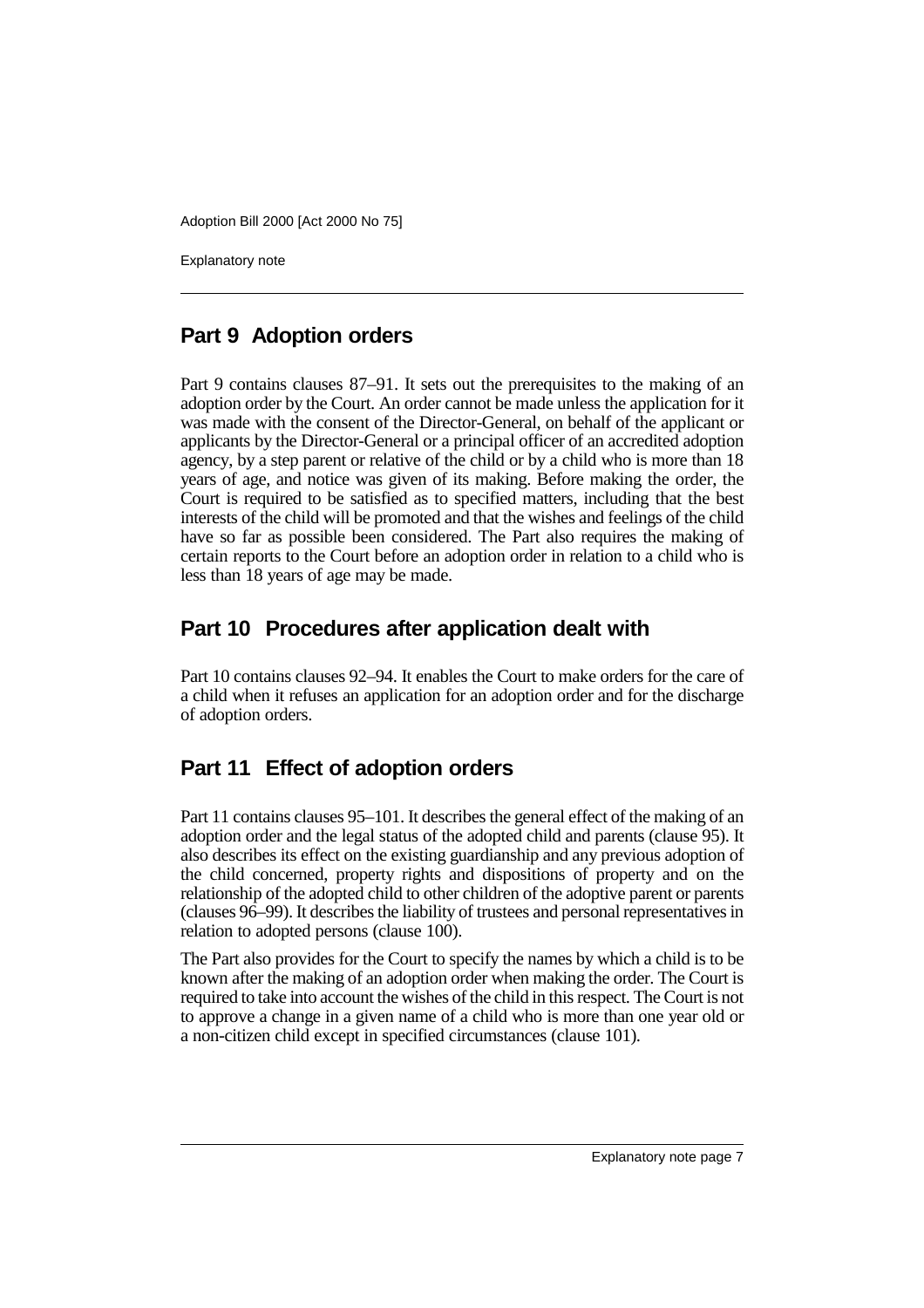Explanatory note

# **Chapter 5 Recognition of adoptions**

Chapter 5 contains clauses 102–117. It provides for the recognition of adoptions in places outside New South Wales.

Part 1 provides for the automatic recognition of adoptions in other States and Territories.

The *Family Law (Hague Convention on Intercountry Adoption) Regulations 1998* and the *Family Law (Bilateral Arrangements–Intercountry Adoption) Regulations 1998* of the Commonwealth provide for the recognition throughout Australia of adoptions:

- (a) in countries mentioned in Schedule 2 to the Hague Convention on Protection of Children and Cooperation in Respect of Intercountry Adoption (a copy of which is set out in Schedule 1 to the Bill) or in certain other countries in which the Convention is in force, and
- (b) in the People's Republic of China and in certain other countries (being prescribed overseas jurisdictions within the meaning of the *Family Law (Bilateral Arrangements–Intercountry Adoption) Regulations 1998)*,

and for intercountry adoptions between Australia and those countries.

The Commonwealth Regulations preserve the application of provisions of State law that have effect, or comparable effect, to the Commonwealth. Part 2 (other than Division 4) enacts such State provisions. Adoptions overseas in accordance with the laws of the countries concerned will in general be automatically recognised. Provision is also made for a child from New South Wales to be adopted in this State by an adoptive parent or parents from a country described in paragraph (a) if the Court is satisfied as to certain specified matters (clause 106) and for adoptive parents in New South Wales to adopt a child from overseas (clause 107).

Division 4 (clauses 116 and 117) provides for the recognition of certain adoptions in other overseas countries by parents who have been resident in those countries for 12 months or more or who were domiciled in those countries.

# **Chapter 6 Proceedings**

Chapter 6 contains clauses 118–129. The Chapter specifies the procedures that are to be followed in proceedings before the Court under the proposed Act. It enables the Court to permit persons (including, in certain circumstances, the birth father) to appear or be joined as parties to the proceedings for an adoption order and for the Director-General to appear in proceedings. Court hearings under the proposed Act will generally be heard in closed court. The Chapter provides for the attendance of persons in proceedings for an adoption order, rights of appearance and legal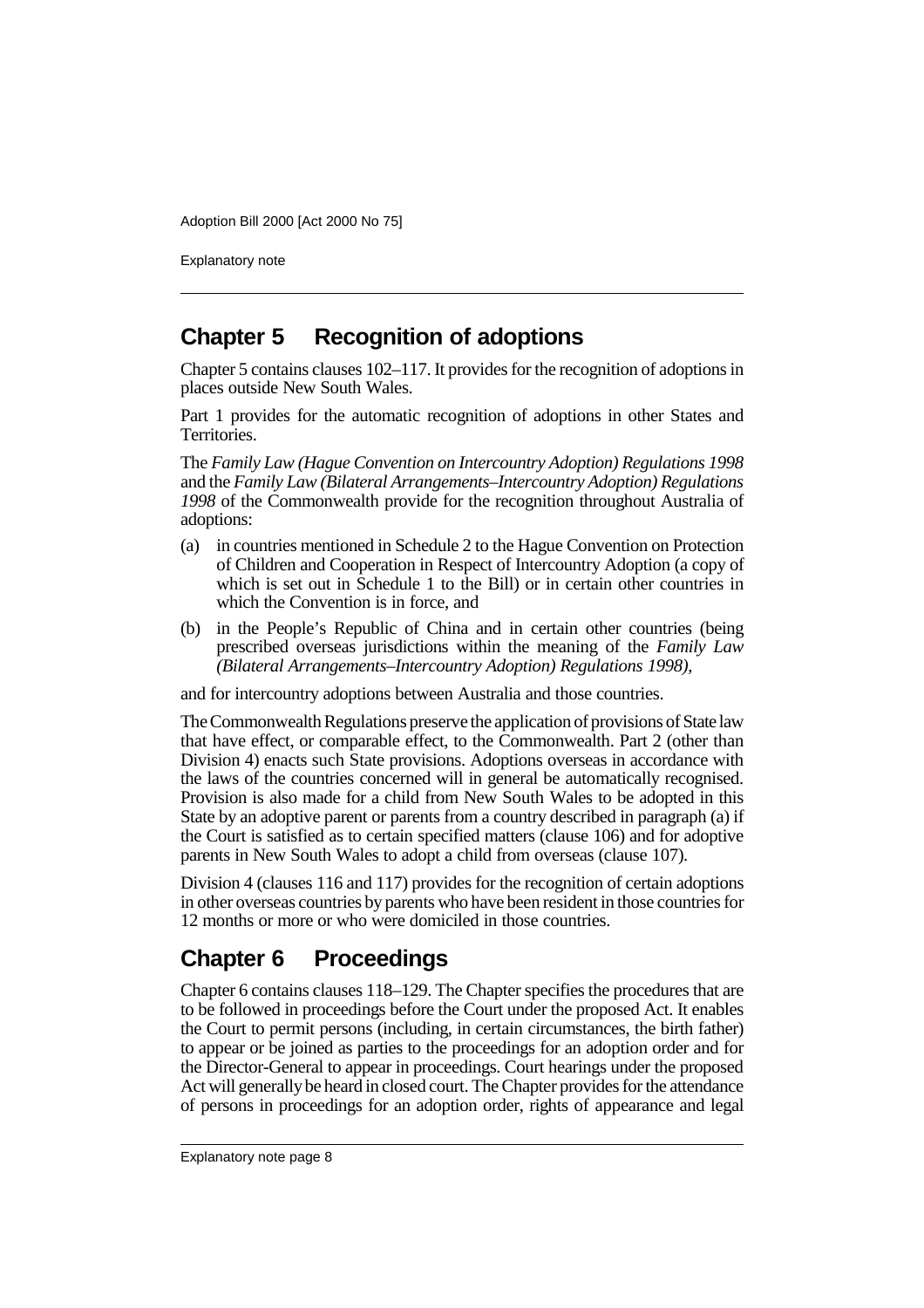Explanatory note

representation, the appointment of guardians ad litem and the right to be accompanied by support persons. It enables the Court to take into account matters whether or not they would be admissible as evidence. The Chapter also requires the Court to take into account the wishes of the child and sets out the ways in which the Court can inform itself as to the wishes of the child.

# **Chapter 7 Records of adoptions**

Chapter 7 contains clauses 130–132. It provides for the recording of adoption orders and various other orders for the purposes of the proposed Act.

# **Chapter 8 Adoption information**

Chapter 8 contains clauses 133–175. The Chapter incorporates (generally without substantive change) the provisions of the *Adoption Information Act 1990* (the *1990 Act*) that are to be repealed by the proposed Act. It contains provisions that:

- (a) give adult adopted persons access to information concerning their origins, and
- (b) give the birth parents and adoptive parents of adult adopted persons access to information concerning their children, and
- (c) preserve controls adoptive parents have over the access of adopted children to information concerning their origins while recognising the paramount interests of adopted children, and
- (d) give the relatives of adopted persons, birth parents and other persons access to information concerning adopted persons' origins in special circumstances, and
- (e) protect the privacy of adopted persons and birth parents through a system of vetoes against contact with persons identified through access to information concerning persons adopted before the date of assent to the 1990 Act, and
- (f) limit the disclosure of information concerning the personal affairs of persons that might unduly intrude on their privacy, and
- (g) retain the Reunion and Information Register which facilitates reunions between adopted persons, birth parents and other persons (if desired by the persons concerned) and facilitates exchange of messages between persons concerned in or affected by an adoption.

Under the 1990 Act two main categories of information are recognised—birth certificates and prescribed information. It requires a person in most instances to obtain a birth certificate before being entitled to access information because contact vetoes are to be endorsed on the certificate. Chapter 8 of this Bill enables a person to instead obtain an authority to supply adoption information from the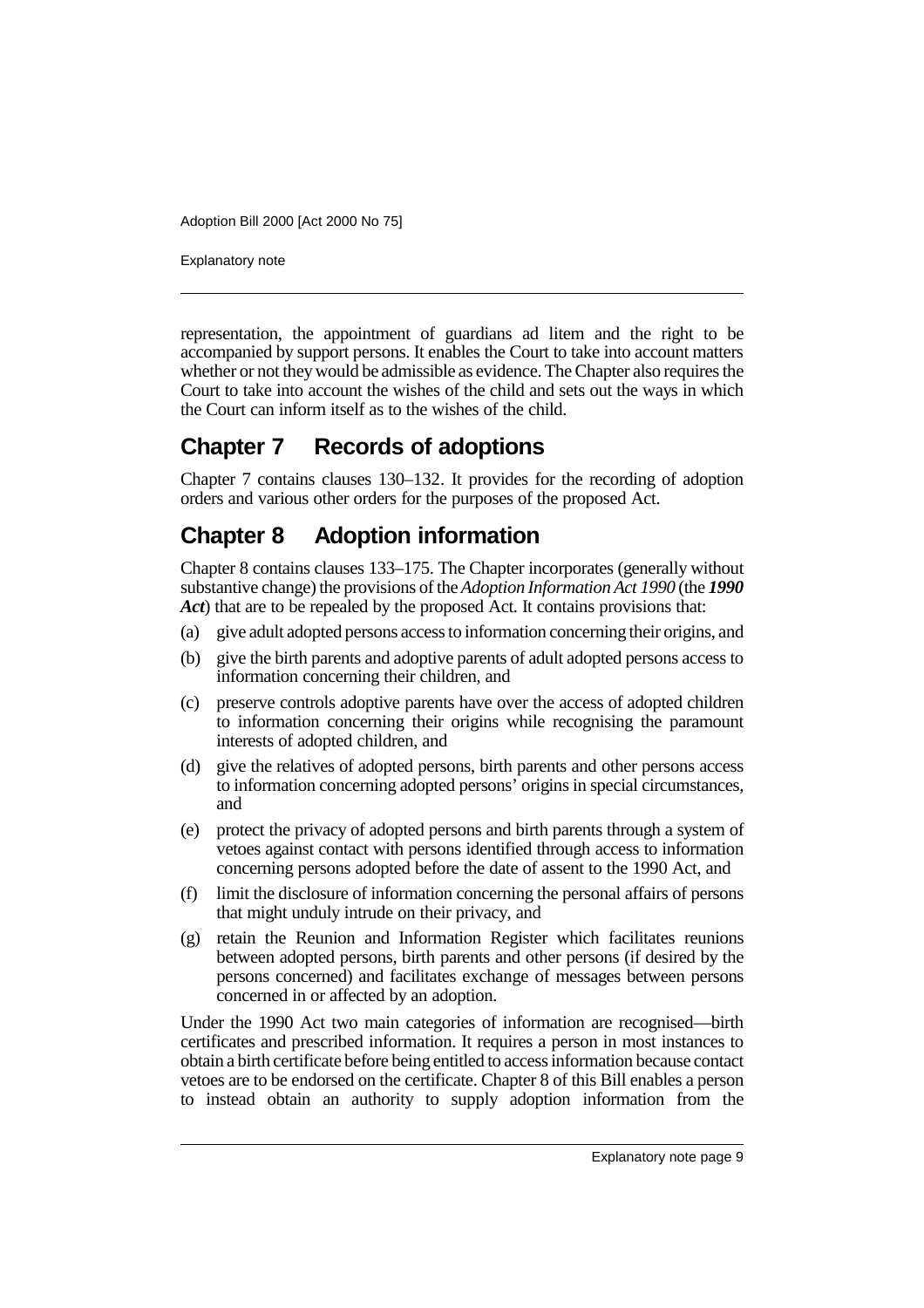Explanatory note

Director–General. Such an authority will also be endorsed with a contact veto if one has been lodged. This change recognises the need to enable the parties to intercountry adoptions (who may not have access to a birth certificate) to be able to obtain adoption information.

Chapter 8 also expands the applications for personal information that could be the subject of an advance notice request under the 1990 Act to include application for authorities to supply adoption information.

Chapter 8 also provides for a person to enter his or her name on the Reunion and Information Register with a view to another person being contacted to obtain information about the person's health or welfare.

Some of the incorporated provisions of the 1990 Act (for example, sections 4 (Definitions), 28 (Veto on contact–offences) and 36 (Appeals to Community Services Appeals Tribunal)) are located in other Chapters of this Bill. Section 28 has been modified to make it an offence to contact a person by use of an authority to supply adoption information endorsed with a contact veto and to make it clear that it is only an offence to use adoption information in respect of which a contact veto is lodged to contact a person if the information is obtained after lodgment of the contact veto (see clause 188).

# **Chapter 9 Offences**

Chapter 9 contains clauses 176–188. It creates offences relating to:

- payments in consideration of or in relation to an adoption or provision of an adoption service
- prohibited forms of advertising relating to the adoption of a child
- making available or supplying prohibited adoption advertising on an on-line service
- publishing without authority the names of parties to an adoption
- making false statements in applications and other documents under the proposed Act
- impersonating certain persons
- presenting a forged consent or other document or one with a signature or certification obtained by fraud or duress to the Court
- using force or threats to induce or influence parties to an adoption to offer a child for adoption or to give or revoke consent to an adoption
- improperly witnessing a consent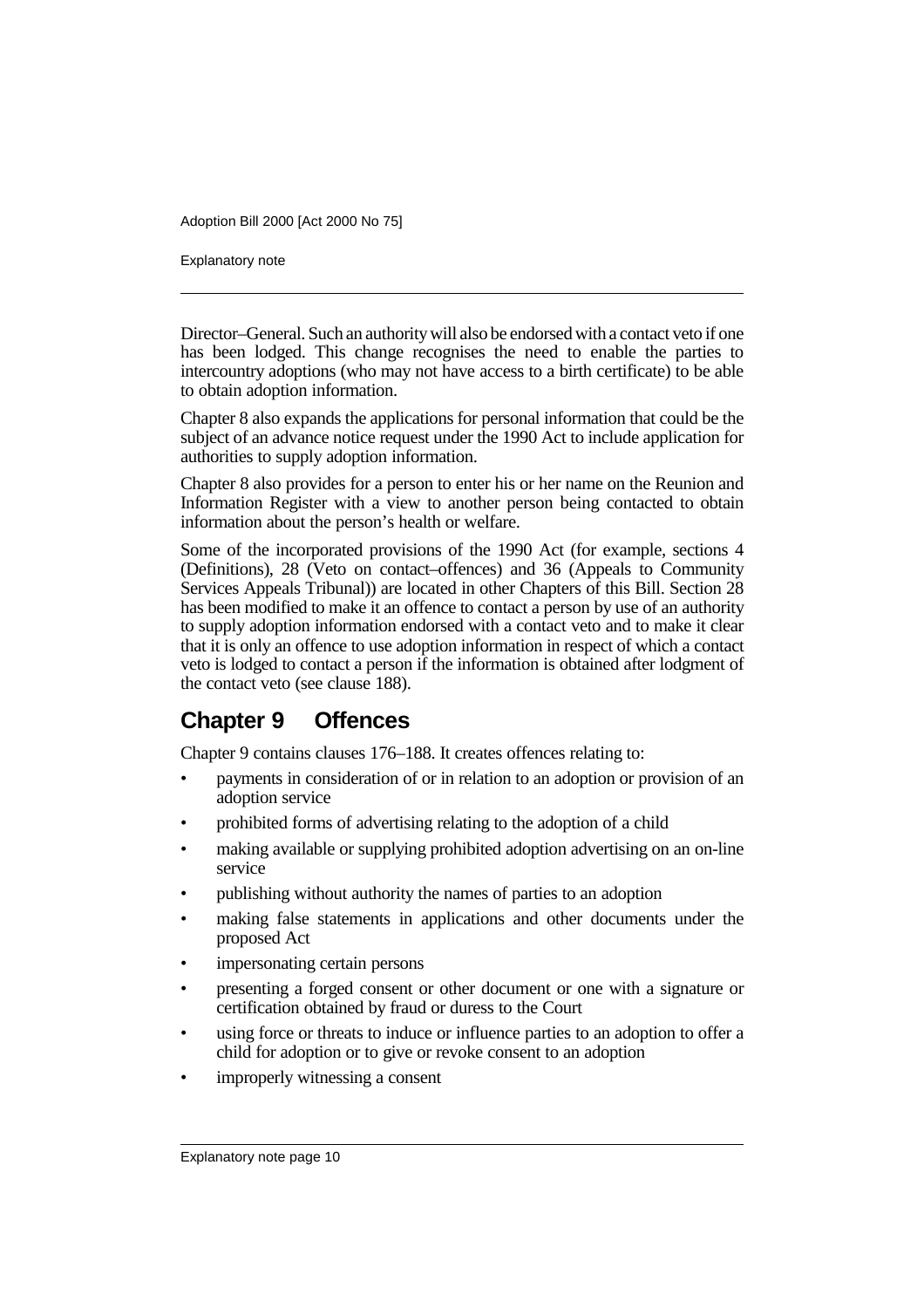Explanatory note

- an applicant for an adoption order contacting a birth parent before a child is allocated
- contacting or attempt to contact a person contrary to a contact veto and using information supplied under the proposed Act to intimidate or harass a person who lodged a contact veto.

# **Chapter 10 Review of decisions**

Chapter 10 contains clauses 189–193. It provides for the review of certain decisions of the Director-General and other relevant decision makers under the proposed Act. It also enables the Administrative Decisions Tribunal to review some of those decisions following such an internal review.

# **Chapter 11 Miscellaneous**

Chapter 11 contains clauses 194–213. It makes provision for various matters relating to the administration and enforcement of the proposed Act.

It includes provisions restricting access to certain records and provisions providing for the approval of Aboriginal and Torres Strait Islander adoption consultative organisations, the giving of notice under the Act, the representation of disabled persons for the purposes of applications under the Act, the imposition of fees and charges and the liability of trustees.

It also repeals the *Adoption of Children Act 1965* and the *Adoption Information Act 1990* and the regulations made under those Acts and requires the Minister to review the proposed Act as soon as possible after the period of 5 years from the date of assent to the Act and to table a report of the review in Parliament.

#### **Schedule 1 Convention on Protection of Children and Cooperation in Respect of Intercountry Adoption**

Schedule 1 contains a copy of the text of the Convention as set out in the *Family Law (Hague Convention on Intercountry Adoption) Regulations 1998* of the Commonwealth. The Convention was ratified by Australia on 25 August 1998 and entered into force for Australia on 1 December 1998.